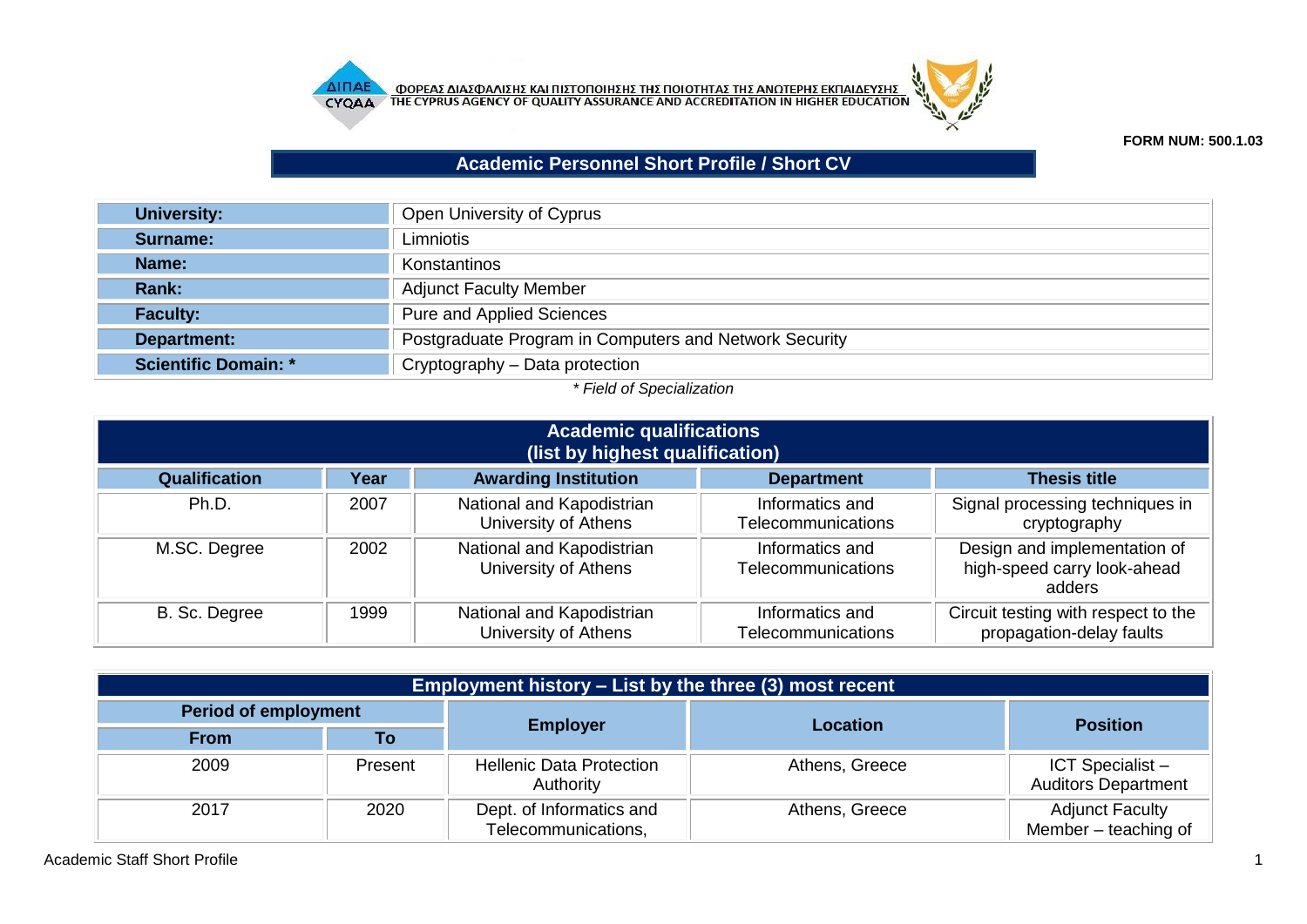|      |      | University of Athens      |                                    | the postgraduate<br>course "Network and<br>Telecommunications<br><b>Systems Security"</b><br>(spring)                                                                                                                |
|------|------|---------------------------|------------------------------------|----------------------------------------------------------------------------------------------------------------------------------------------------------------------------------------------------------------------|
| 2016 | 2020 | Open University of Cyprus | Latsia, Nicosia, Cyprus (remotely) | <b>Adjunct Faculty</b><br>Member $-$ teaching of<br>the postgraduate<br>course "Cryptography"<br>(fall) and "Security risk<br>management in<br>information and<br>communications<br>systems" (spring, 2016-<br>2019) |

|                    | Key refereed journal papers, monographs, books, conference publications etc. List the five (5) more recent and other<br>five (5) selected - (max total 10) |                                                                                              |                                                                        |                                                                                   |      |                |  |
|--------------------|------------------------------------------------------------------------------------------------------------------------------------------------------------|----------------------------------------------------------------------------------------------|------------------------------------------------------------------------|-----------------------------------------------------------------------------------|------|----------------|--|
| <b>Ref. Number</b> | Year                                                                                                                                                       | <b>Title</b>                                                                                 | <b>Other authors</b>                                                   | <b>Journal and</b><br><b>Publisher /</b><br><b>Conference</b>                     | Vol. | <b>Pages</b>   |  |
|                    | 2020                                                                                                                                                       | On the Security of<br>Permissioned Blockchain<br>Solutions for IoT Applications              | S. Brotsis, N. Kolokotronis,<br>K. Limniotis and S.<br><b>Shiaeles</b> | 6th IEEE Conference<br>on Network<br>Softwarization (IEEE<br>NetSoft)             |      | 465-<br>472    |  |
| $\overline{2}$     | 2019                                                                                                                                                       | The error linear complexity<br>spectrum as a cryptographic<br>criterion of Boolean functions | K. Limniotis and N.<br>Kolokotronis                                    | <b>IEEE Trans. on</b><br><b>Information Theory</b>                                | 65   | 8345 -<br>8356 |  |
| 3                  | 2019                                                                                                                                                       | Anonymity in social networks:<br>The case of anonymous social<br>media                       | V. Chatzistefanou and K.<br>Limniotis                                  | Int. Journal of<br>Electronic<br>Governance,<br>Inderscience<br><b>Publishers</b> | 11   | $361 -$<br>385 |  |
| 4                  | 2019                                                                                                                                                       | A case study of intra-library                                                                | S. Monogios, K. Limniotis,                                             | e-Democracy 2019:                                                                 | 1111 | 34-48          |  |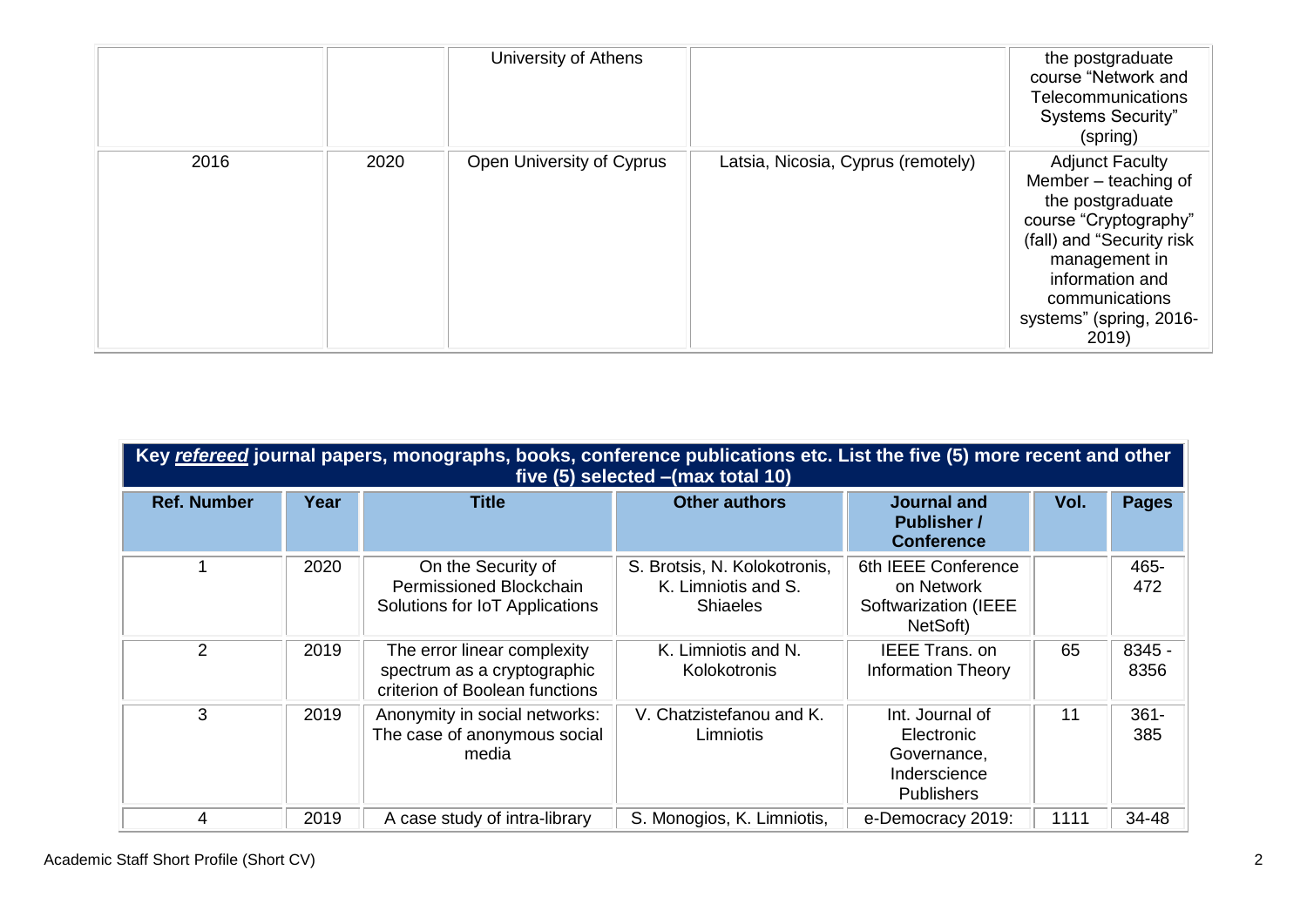|                |      | privacy issues on Android<br>GPS navigation apps                                                               | N. Kolokotronis and S.<br><b>Shiaeles</b>                                             | Safeguarding<br>Democracy and<br>Human Rights in the<br>Digital Age,<br>Communications in<br>Computer and<br>Information Science,<br>Springer |    |               |
|----------------|------|----------------------------------------------------------------------------------------------------------------|---------------------------------------------------------------------------------------|-----------------------------------------------------------------------------------------------------------------------------------------------|----|---------------|
| 5              | 2019 | Secured by blockchain:<br>safeguarding Internet of<br>Things devices                                           | N. Kolokotronis, K.<br>Limniotis, S. Shiaeles and<br>R. Griffiths                     | <b>IEEE Consumer</b><br><b>Electronics Magazine</b>                                                                                           | 8  | 28-34         |
| 6              | 2018 | Boolean functions with<br>maximum algebraic immunity:<br>Further extensions of the<br>Carlet-Feng construction | K. Limniotis and N.<br>Kolokotronis                                                   | Designs, Codes and<br>Cryptography,<br>Springer                                                                                               | 86 | 1685-<br>1706 |
| $\overline{7}$ | 2013 | Secondary constructions of<br>Boolean functions with<br>maximum algebraic immunity                             | K. Limniotis, N.<br>Kolokotronis and N.<br>Kalouptsidis                               | Cryptography and<br>Communications -<br>Discrete Structures,<br><b>Boolean Functions</b><br>and Sequences,<br>Springer                        | 5  | 179-<br>199   |
| 8              | 2009 | Properties of the error linear<br>complexity spectrum                                                          | T. Etzion, N. Kalouptsidis,<br>N. Kolokotronis, K.<br>Limniotis and K. G.<br>Paterson | <b>IEEE Trans, on</b><br><b>Information Theory</b>                                                                                            | 55 | 4681-<br>4686 |
| 9              | 2008 | On the linear complexity of<br>sequences obtained by state-<br>space generators,                               | K. Limniotis, N.<br>Kolokotronis and N.<br>Kalouptsidis                               | <b>IEEE Trans. on</b><br><b>Information Theory</b>                                                                                            | 54 | 1786-<br>1793 |
| 10             | 2007 | On the nonlinear complexity<br>and Lempel-Ziv complexity of<br>finite length sequences                         | K. Limniotis, N.<br>Kolokotronis and N.<br>Kalouptsidis                               | <b>IEEE Trans, on</b><br><b>Information Theory</b>                                                                                            | 53 | 4293-<br>4302 |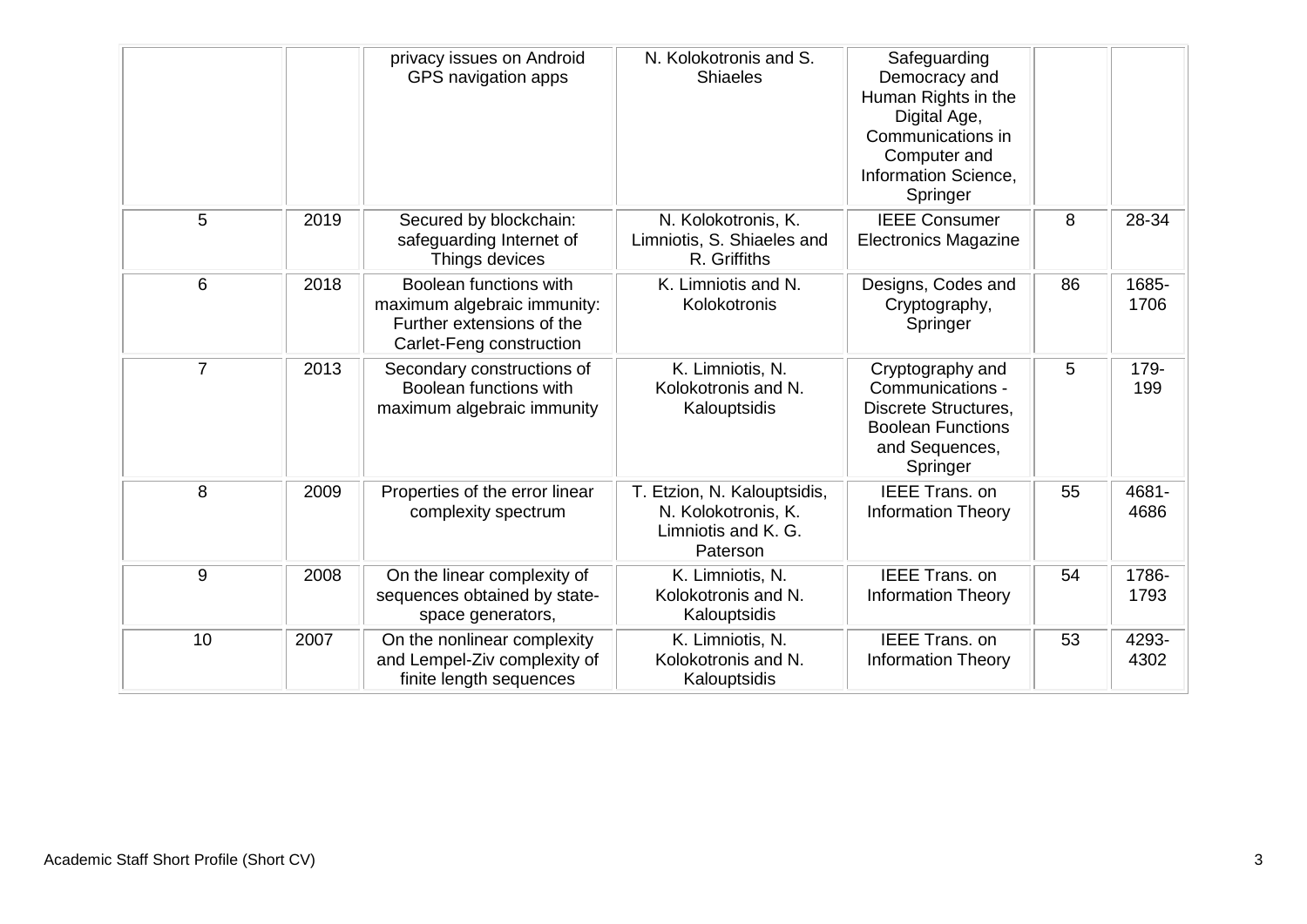|                    | Exhibitions (where applicable). List the five (5) more recent and other five (5) selected.<br>(max total 10) |              |                              |           |                           |  |
|--------------------|--------------------------------------------------------------------------------------------------------------|--------------|------------------------------|-----------|---------------------------|--|
| <b>Ref. Number</b> | <b>Date</b>                                                                                                  | <b>Topic</b> | <b>International / Local</b> | Location* | <b>Role in Exhibition</b> |  |
|                    |                                                                                                              |              |                              |           |                           |  |
| 2                  |                                                                                                              |              |                              |           |                           |  |
| 3                  |                                                                                                              |              |                              |           |                           |  |
| $\overline{4}$     |                                                                                                              |              |                              |           |                           |  |
| 5                  |                                                                                                              |              |                              |           |                           |  |
| 6                  |                                                                                                              |              |                              |           |                           |  |
|                    |                                                                                                              |              |                              |           |                           |  |
| 8                  |                                                                                                              |              |                              |           |                           |  |
| 9                  |                                                                                                              |              |                              |           |                           |  |
| 10                 |                                                                                                              |              |                              |           |                           |  |

## \**Specify venue, geographic location etc*

|                       | Research Projects. List the five (5) more recent and other five (5) selected<br>(max total 10) |                                                                                                                                                  |                                              |                                                    |  |  |
|-----------------------|------------------------------------------------------------------------------------------------|--------------------------------------------------------------------------------------------------------------------------------------------------|----------------------------------------------|----------------------------------------------------|--|--|
| Ref.<br><b>Number</b> | <b>Date</b>                                                                                    | <b>Title</b>                                                                                                                                     | <b>Funded by</b>                             | <b>Project Role*</b>                               |  |  |
|                       | 2018-2021                                                                                      | <b>CYBER-TRUST:</b><br>advanced cyber-threat intelligence,<br>detection, and mitigation platform for a<br>trusted Internet of Things             | European<br>Commission,<br>H <sub>2020</sub> | Researcher                                         |  |  |
| $\overline{2}$        | 2018-2021                                                                                      | DEFEND:<br>Data governance for supporting GDPR                                                                                                   | European<br>Commission,<br>H <sub>2020</sub> | <b>Member of Security</b><br><b>Advisory Board</b> |  |  |
| 3                     | $2019 -$<br>2022                                                                               | Foresight - Advanced Cyber Security<br><b>Simulation Platform for Preparedness</b><br>training in aviation, power grid and naval<br>environments | European<br>Commission,<br>H <sub>2020</sub> | Member of Ethics Board                             |  |  |
| 4                     | 2017-2018                                                                                      | iRead:<br>infrastructure and integrated tools for                                                                                                | European<br>Commission,                      | Researcher                                         |  |  |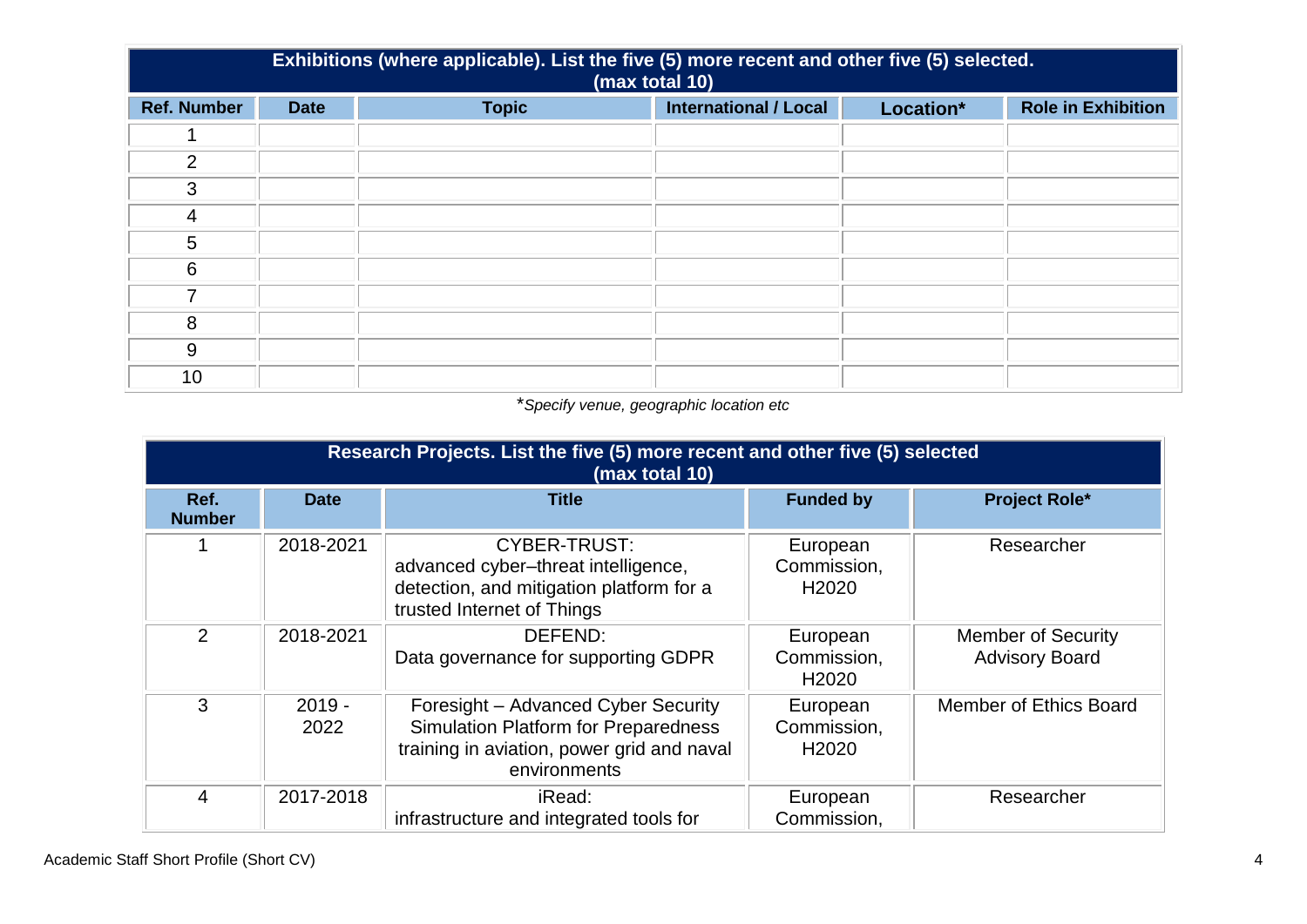|                |           | personalized learning of reading skill                                                                                                         | H2020                                                                                                                                                                   |                             |
|----------------|-----------|------------------------------------------------------------------------------------------------------------------------------------------------|-------------------------------------------------------------------------------------------------------------------------------------------------------------------------|-----------------------------|
| 5              | 2012-2015 | <b>SWINCOM:</b><br>secure wireless nonlinear<br>communications at the physical layer                                                           | <b>NSRF - THALIS</b><br>Program (co-<br>funded by the<br><b>European Social</b><br>Fund and<br>National<br>Resources)                                                   | Researcher                  |
| 6              | 2006-2007 | Study of Complexity and<br>Pseudorandomness Properties in<br><b>Symmetric Encryption Algorithms</b>                                            | Co-funded by<br>Greek<br>Secretariat for<br>Research and<br>Technology and<br><b>British Council</b>                                                                    | Researcher                  |
| $\overline{7}$ | 2006-2007 | Methods and Techniques for Power<br>Dissipation and Reliability Improvement<br>of Digital Systems in Architecture and<br><b>Circuit Levels</b> | "Pythagoras II<br>Grant" (co-<br>funded by the<br><b>European Social</b><br>Fund and<br><b>National</b><br>Resources)                                                   | Researcher                  |
| 8              | 2000-2001 | Development of VLSI logic gates,<br>suitable for integrated circuits in<br>multimedia applications                                             | <b>Greek</b><br>Secretariat for<br>Research and<br>Technology, co-<br>funded by the<br><b>European Social</b><br>Fund ("PENED"<br>Program for<br>assisting<br>research) | <b>Assistant Researcher</b> |
| 9              |           |                                                                                                                                                |                                                                                                                                                                         |                             |
| 10             |           |                                                                                                                                                |                                                                                                                                                                         |                             |

*\*Project Role: i.e. Scientific/Project Coordinator, Research Team Member, Researcher, Assistant Researcher, other*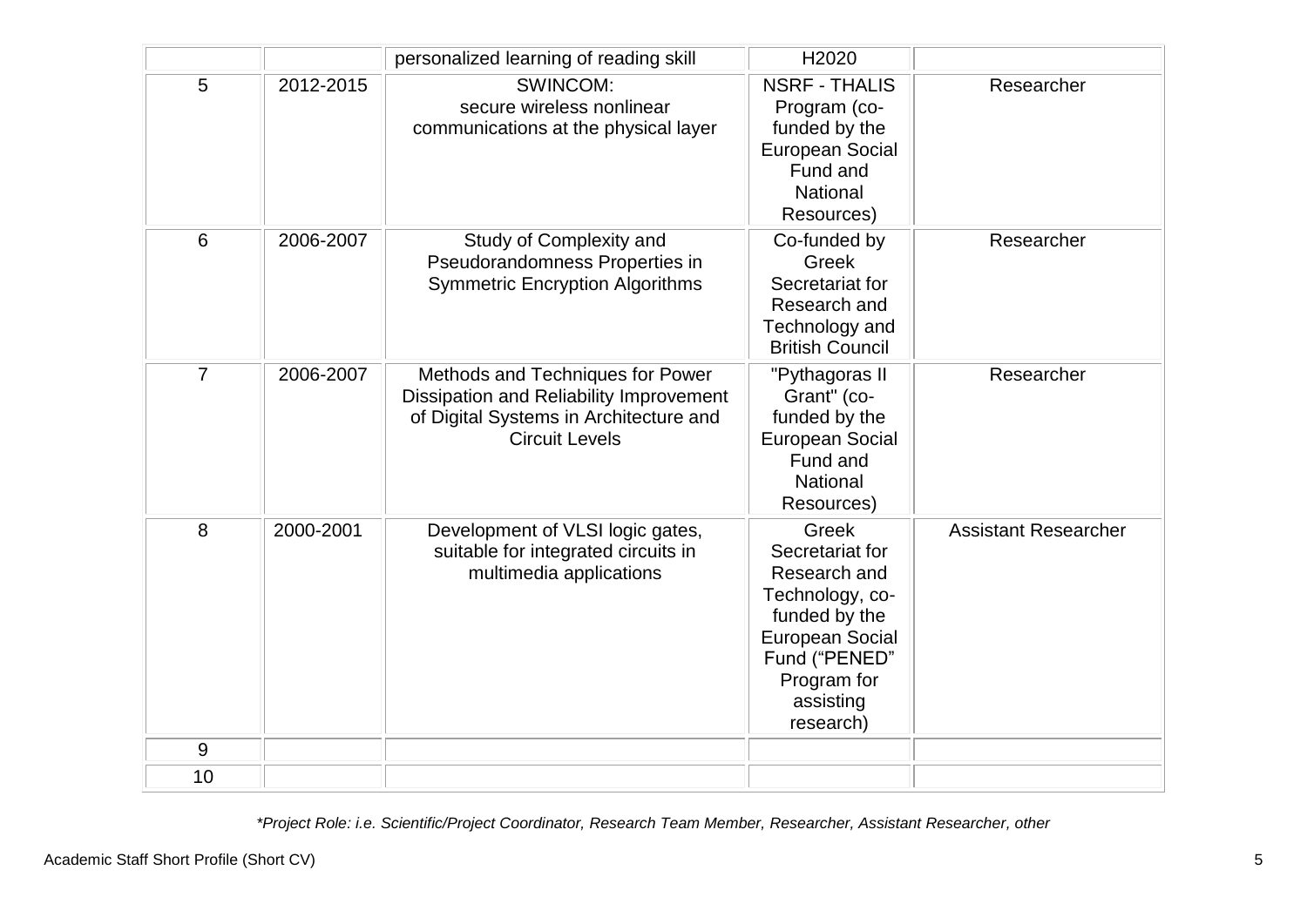|                    | Consulting Services and/or Participation in Councils / Boards/ Editorial Committees.<br>List the five (5) more recent |                                                                    |                                     |                                                                                                                                                                                                                                                             |  |
|--------------------|-----------------------------------------------------------------------------------------------------------------------|--------------------------------------------------------------------|-------------------------------------|-------------------------------------------------------------------------------------------------------------------------------------------------------------------------------------------------------------------------------------------------------------|--|
| <b>Ref. Number</b> | <b>Period</b>                                                                                                         | <b>Organization</b>                                                | <b>Title of Position or Service</b> | <b>Key Activities</b>                                                                                                                                                                                                                                       |  |
|                    | 2019                                                                                                                  | European<br><b>Union Agency</b><br>for<br>Cybersecurity<br>(ENISA) | <b>External Expert</b>              | Contribution in drafting report on<br>personal data protection<br>(pseudonymisation techniques in<br>practice)                                                                                                                                              |  |
| 2                  | 2018                                                                                                                  | European<br><b>Union Agency</b><br>for<br>Cybersecurity<br>(ENISA) | <b>External Expert</b>              | Contribution in drafting reports on<br>personal data protection<br>("Recommendations on shaping<br>technology according to GDPR<br>provisions" - "an overview of<br>data pseudonymisation" and<br>"exploring the notion of data<br>protection by default"). |  |
| 3                  |                                                                                                                       |                                                                    |                                     |                                                                                                                                                                                                                                                             |  |
| 4                  |                                                                                                                       |                                                                    |                                     |                                                                                                                                                                                                                                                             |  |
| 5                  |                                                                                                                       |                                                                    |                                     |                                                                                                                                                                                                                                                             |  |

|                       | Awards / International Recognition (where applicable). List the five (5) more recent and other five (5) selected.<br>(max total 10) |              |                    |  |  |
|-----------------------|-------------------------------------------------------------------------------------------------------------------------------------|--------------|--------------------|--|--|
| Ref.<br><b>Number</b> | <b>Date</b>                                                                                                                         | <b>Title</b> | <b>Awarded by:</b> |  |  |
|                       |                                                                                                                                     |              |                    |  |  |
| າ                     |                                                                                                                                     |              |                    |  |  |
| 3                     |                                                                                                                                     |              |                    |  |  |
|                       |                                                                                                                                     |              |                    |  |  |
| 5                     |                                                                                                                                     |              |                    |  |  |
| 6                     |                                                                                                                                     |              |                    |  |  |
| ⇁                     |                                                                                                                                     |              |                    |  |  |